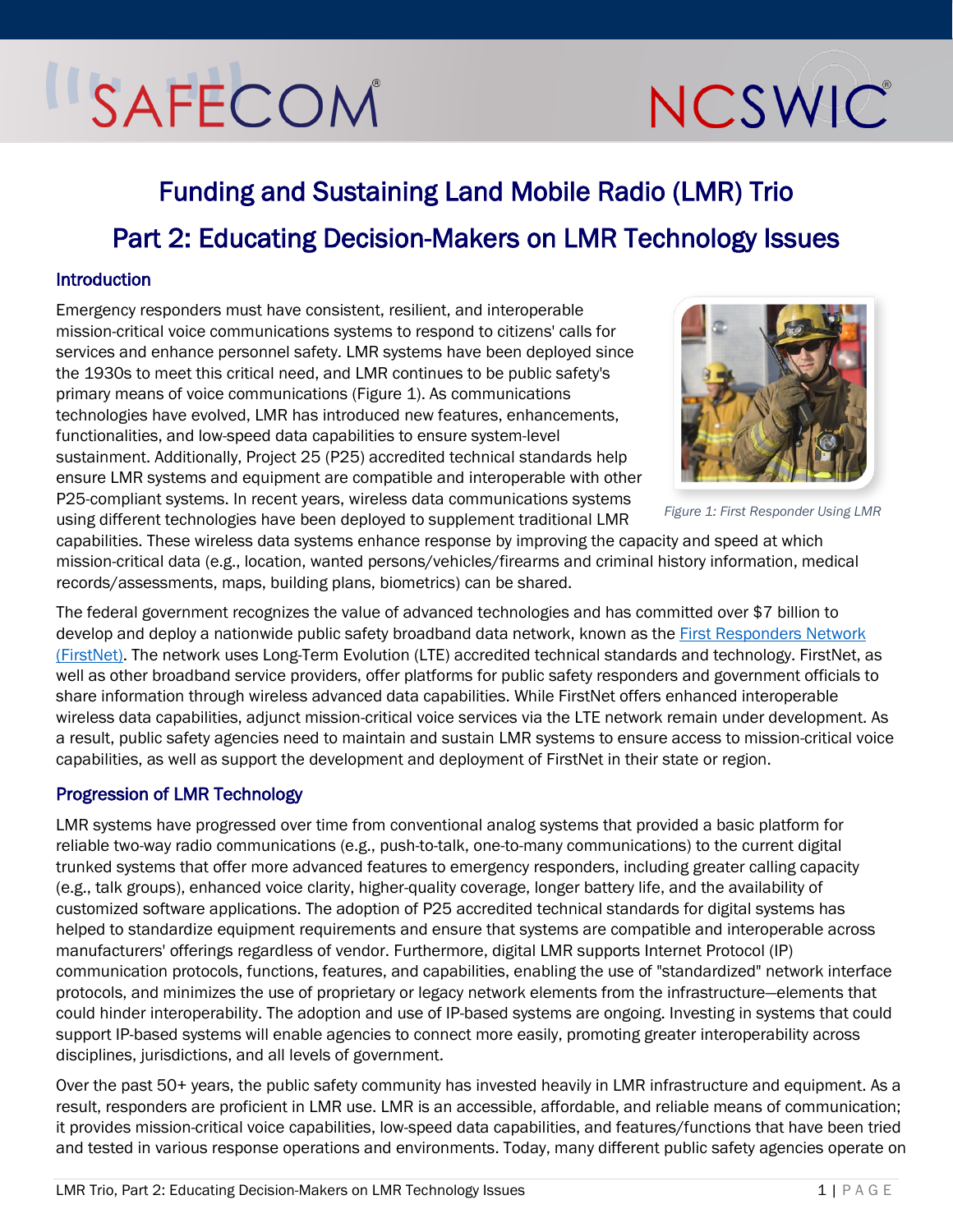analog or digital LMR systems, and some have adopted advanced technologies to supplement LMR. Each technology offers different capabilities that can enhance emergency responses and day-to-day operations.

# LMR's Provision of Mission-Critical Voice Communications

Public safety LMR systems provide public safety responders with mission-critical voice communications and the best possible radio frequency coverage within a given geographical area of responsibility. These systems are designed to meet public safety's unique requirements and support time-sensitive, lifesaving tasks, including rapid voice callsetup, group calling capabilities, high-quality audio, and guaranteed tiered/priority access to end-users. Furthermore, the systems are commonly designed to include infrastructure equipment, user devices, and deployment methods that are hardened, allowing for prolonged operations in rigorous and harsh environments with a higher level of resiliency, redundancy, user familiarity, availability, and accessibility. LMR system capabilities may include:

- Emergency call/alerting
- Dedicated channels or talkgroups
- Priority tiered access to resources
- Audio noise reduction technologies

• Encryption

• Highly reliable and redundant networks and equipment

While voice capabilities are offered through other technologies (e.g., Voice over Internet Protocol [VoIP], Voice over Long-Term Evolution [VoLTE], commercial voice push-to-talk [PTT] services), LMR will remain the primary voice communications service for public safety agencies for the foreseeable future. At present, LMR systems provide the combination of quality, reliability, and assurance of access to priority communications that public safety officials need when responding to emergencies.

With the development of FirstNet, there has been a significant focus on defining public safety grade requirements, including the availability and reliability needed for voice communications. LTE voice protocols and standards remain under development without a certain date or firm commitment of when or if truly mission-critical voice services will be offered through FirstNet and other broadband service providers. As a result, even as public safety agencies have integrated new technologies, they have stressed the need to maintain and enhance LMR systems to ensure access to mission-critical voice communications during day-to-day operations, emergencies, and disasters.

# Adoption of Advanced Technologies To Supplement LMR

In addition to using LMR systems, many public safety agencies use commercial cellular data services or wireless broadband services to augment LMR voice and data capabilities. However, there are many drawbacks to using commercial services that are not designed and dedicated for public safety operations. [Table 1](#page-1-0) compares dedicated LMR systems and offerings to commercial cellular networks.

<span id="page-1-0"></span>

| <b>Dedicated LMR Systems</b>                                                                                                                                                           | <b>Commercial Cellular Networks</b>                                                                                                                                                                                            |
|----------------------------------------------------------------------------------------------------------------------------------------------------------------------------------------|--------------------------------------------------------------------------------------------------------------------------------------------------------------------------------------------------------------------------------|
| Intended to provide the highest reliability at a reasonable<br>cost                                                                                                                    | Designed as "best-effort" and offer no assurance of call<br>completion or coverage; can become overwhelmed during<br>major crises or catastrophic incidents                                                                    |
| Designed to provide maximum coverage per base station site<br>and to service as many areas and people as possible                                                                      | Designed to maximize the number of paid subscribers,<br>revenue generation, and highest profitability of infrastructure<br>investments                                                                                         |
| Allows simultaneous communications with multiple users<br>across multiple jurisdictions and levels of government                                                                       | Conversations are typically between two users                                                                                                                                                                                  |
| Based on dispatch operations from one or more centralized<br>control centers                                                                                                           | Communications are typically triangular in that they go<br>through a network, and between individual subscribers                                                                                                               |
| Designed to be robust and resilient                                                                                                                                                    | Designed to support the generation of revenue                                                                                                                                                                                  |
| Developed by a government entity or agency at any level of<br>government; the system may be dedicated solely to public<br>safety or shared with other agencies, utilities, or entities | Commonly, equally accessible to all with enhanced services to<br>provide select public safety users with priority and<br>preemption. Intended to maximize system capacity and profit<br>by allowing more users wireless access |

#### *Table 1: Dedicated LMR Systems vs. Commercial Cellular Networks*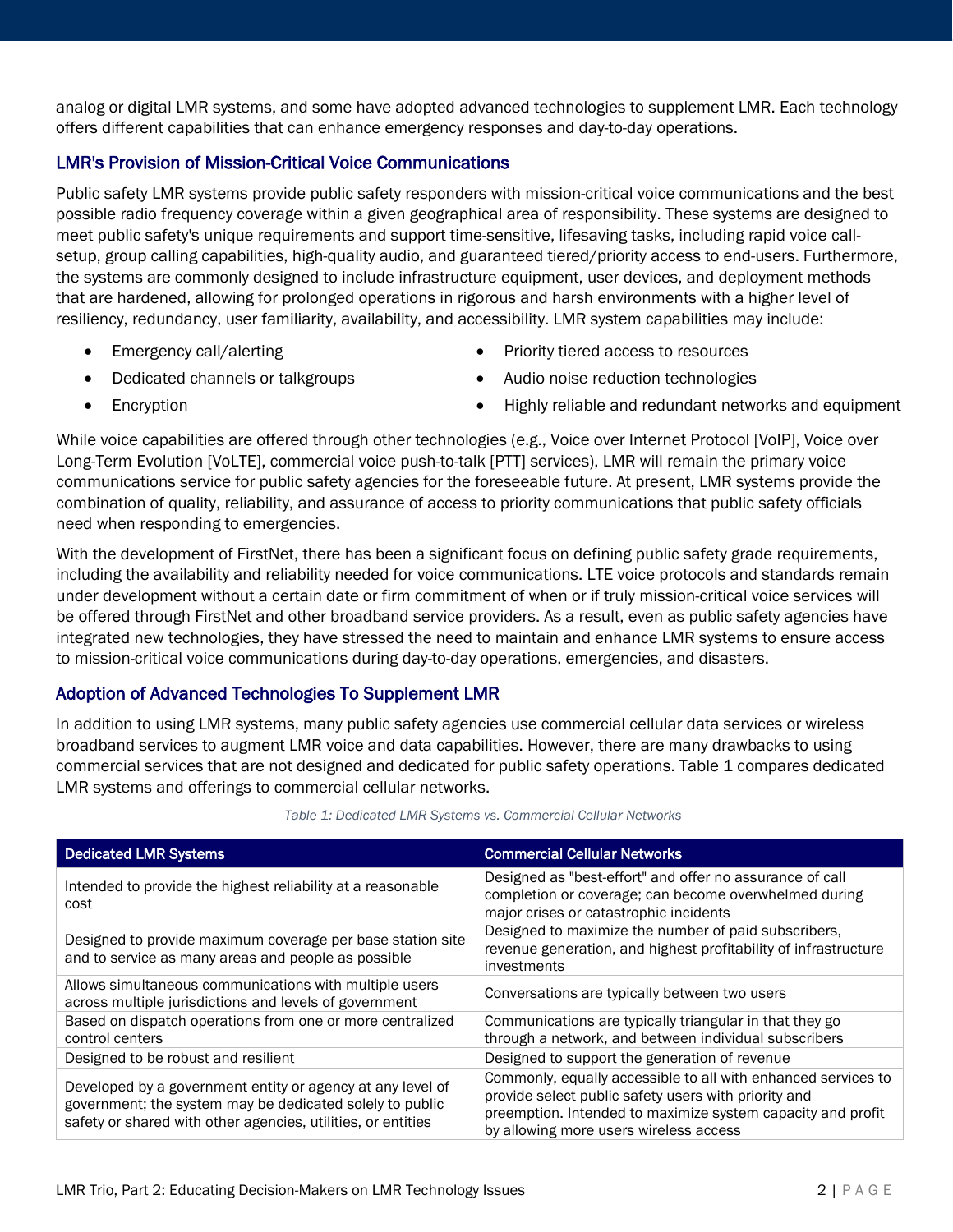Effective emergency communications are often accomplished through many technologies, each with varying capabilities, standards, and requirements. None is expected to replace the other; instead, they supplement capabilities already in place and provide backup or a secondary means of communications if the primary means of communications fail. The public safety community recognizes this reality and reiterates that LMR remains the primary tool for emergency responders. As such, federal, state, local, tribal, and territorial public safety agencies are evaluating, planning, and implementing FirstNet and other broadband services, while also sustaining LMR systems as the primary and only means of proven and effective mission-critical voice communications.

Most public safety agencies see a future in which LMR systems and wireless broadband services will integrate to supplement one another. Other public safety agencies believe there may be a convergence of technology, but it will take many years. In either case, the public safety community will need to support a multi-path approach to emergency communications, maintaining LMR systems' operability and interoperability while planning for deployment and incorporation of new technologies[. Figure 2](#page-2-0) from the *[Public Safety Communications Evolution Brochure](https://www.cisa.gov/safecom/technology)* illustrates this multi-path approach and the eventual evolution of mission-critical voice and data.

# **Public Safety Communications Evolution**



*Figure 2: Public Safety Communications Evolution* 

<span id="page-2-0"></span>As these technologies continue to evolve, interoperability becomes increasingly important. While the federal government has developed minimum interoperability standards for FirstNet, technical requirements and protocols that ensure the integration and interoperability between systems connected by the network are still under development. For LMR systems, there are clear and established technical standards that ensure interoperability between systems. Therefore, public safety agencies that recommend sustained investment in LMR systems are also urging the purchase of standards-based equipment to ensure interoperability between existing digital LMR systems and their thousands of users.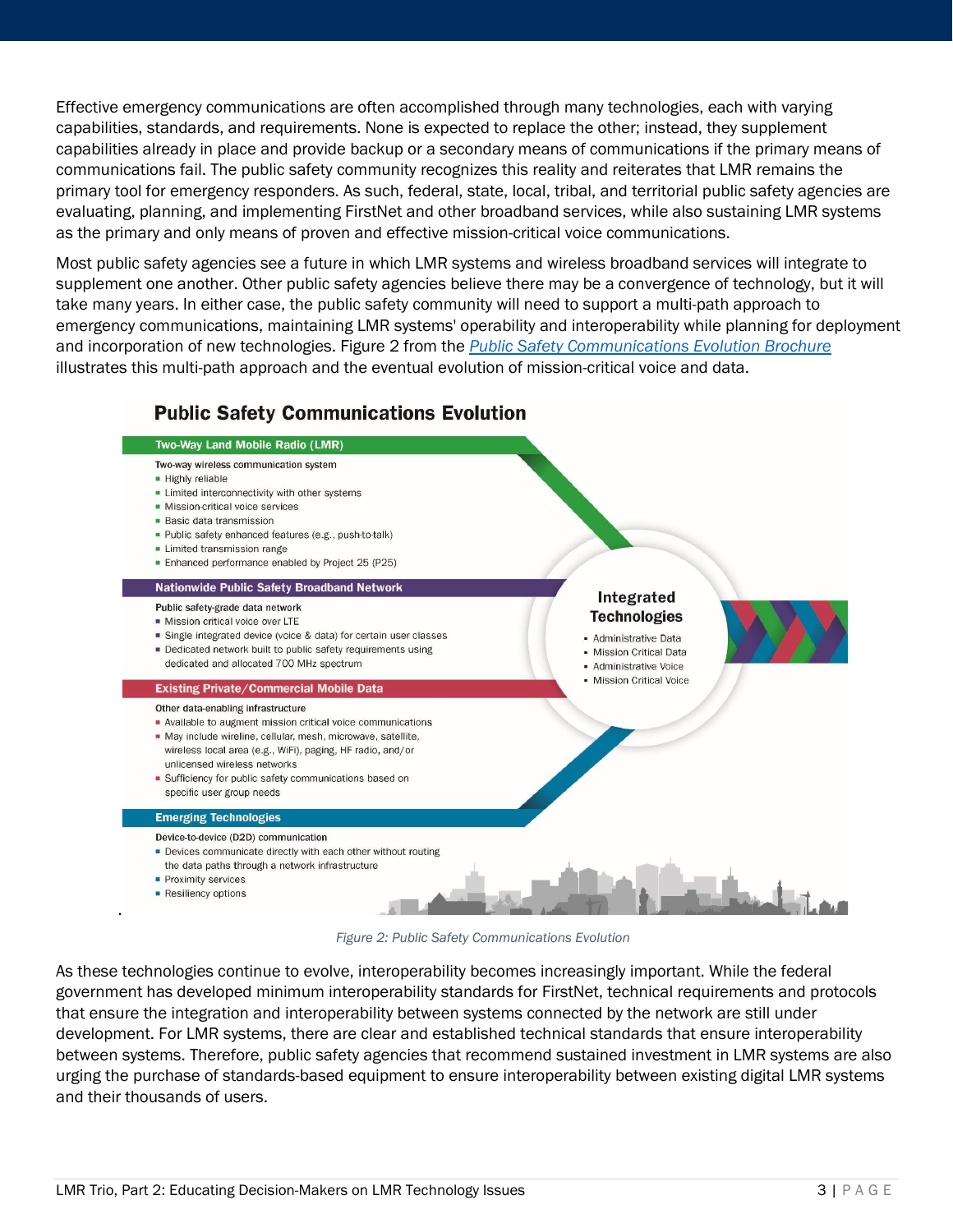# To Ensure Interoperability Among Responders, Purchase P25 Equipment

P25 standards are developed and published by the Telecommunications Industry Association (TIA), a recognized American National Standards Institute standards development organization. P25 standards provide technical specifications for manufacturers building and providing digital LMR systems and equipment. The standards have helped to ensure that equipment is compatible and interoperable with other P25 systems. Before the advent of P25, various vendors were producing equipment built with proprietary features and functionalities. Public safety agencies owned and operated these vendor-specific systems. One vendor's equipment would often not work with another's equipment, which significantly inhibited interoperability across agencies.

To promote interoperability, the federal government strongly encourages public safety agencies to purchase digital LMR systems and equipment that are compliant with the P25 Suite of Standards. While the government does not require investment in P25-only equipment, many federal grant-making agencies will not approve requests for nonstandards-based equipment unless there is a compelling reason for such a purchase.

The *[SAFECOM Guidance on Emergency Communications Grants](https://www.cisa.gov/safecom/funding) (SAFECOM Guidance)* provides recommendations, best practices, and resources for purchasing LMR equipment, including detailed information on P25 requirements. The *SAFECOM Guidance* recommends that recipients:

- Read the P25 technical standards for LMR
- Articulate specific P25 standards references, requirements, and expected results of features, functions, and services requested in *Requests for Proposals* and vendor inquiries
- Convey operability and interoperability requirements to prospective vendors with expected interoperability partners
- Select P25 eligible equipment
- Obtain documented evidence of P25 compliance
- Ensure additional features purchased are P25 compliant
- Provide written justification required for non-P25 purchases

Purchase of P25 equipment ensures that digital LMR systems will be compatible with other, most importantly disparate, P25 systems. Additionally, standards-based systems enable interoperable communications between emergency responders from various agencies, jurisdictions, and levels of government in the event they need to communicate during day-to-day incidents, large-scale emergencies, and disaster responses.

### **Conclusion**

Although the federal government is allocating funding for FirstNet, elected officials and decision-makers must understand the public safety community will continue to rely on LMR as a primary means of communication. The community will likely integrate new or improved LMR capabilities, features, functions, and services for years to come to elongate the return on the sizable investments. Public safety agencies recognize that LMR systems provide a crucial capability during response operations—mission-critical voice communications—that will not be immediately available through FirstNet. Therefore, public safety agencies must continue to seek funding for LMR systems, equipment, and enhancements in order to sustain and improve mission-critical voice communications among public safety responders. Decision-makers must consider the needs of public safety agencies and the impact of funding decisions on the ability of public safety responders to communicate effectively during day-to-day incidents, emergencies, and natural and man-made disasters. Without continued investment in LMR systems to sustain mission-critical voice communications, capabilities could be compromised during response operations.